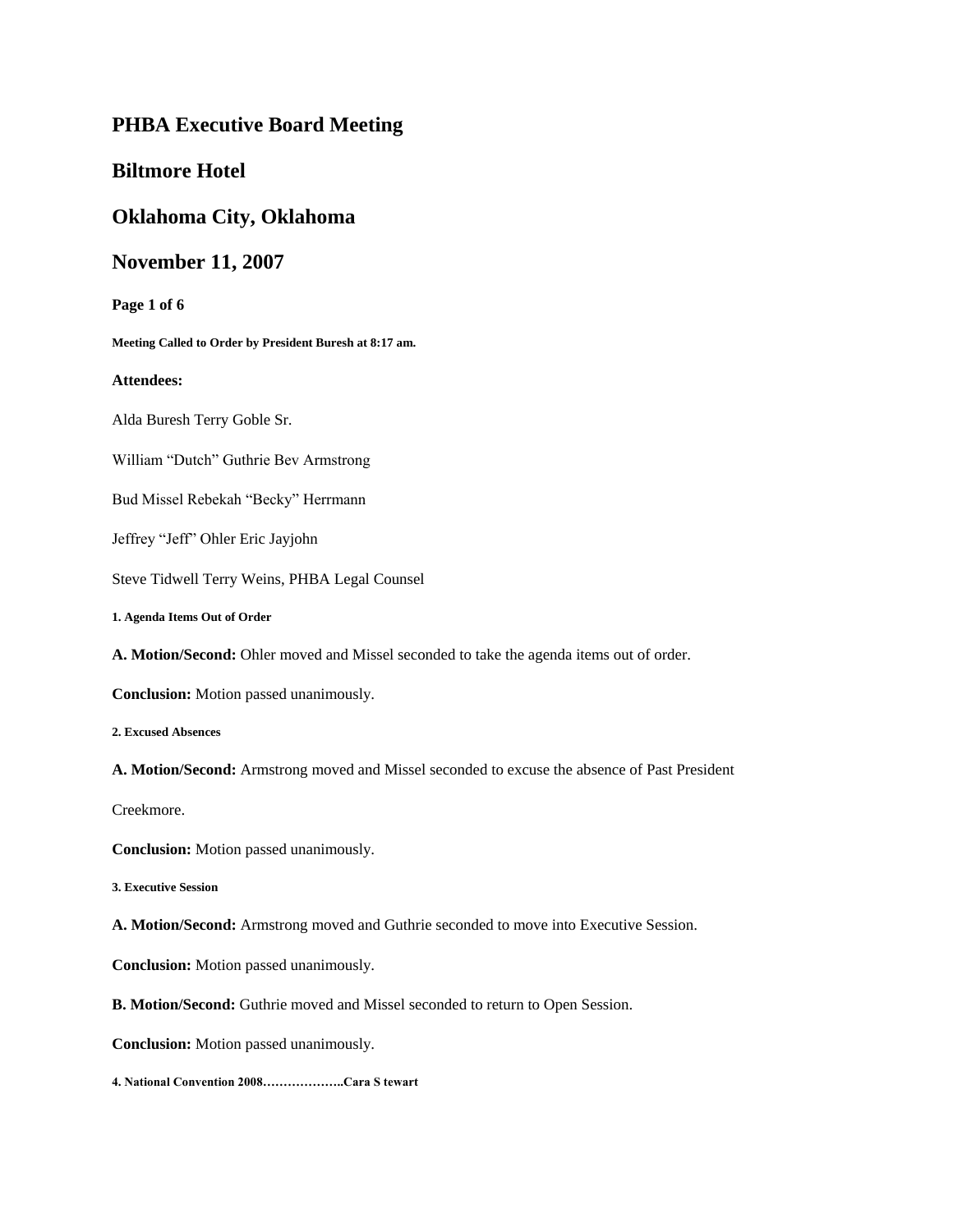**Discussion:** Report given by Cara Stewart.

**A. Motion/Second:** Ohler moved and Missel seconded to accept the report and approve Stewart's

plans/recommendations.

**Conclusion:** Motion passed unanimously.

**5. Versatility Class & Challenged Rider Program…………..Jarrell Jackson**

**Discussion:** Reports given by Committee Chair Jarrell Jackson.

**A. Motion/Second:** Armstrong moved and Guthrie seconded to accept the reports.

**Conclusion:** Motion passed unanimously.

**6. Amateur Board ……..Barbara Osborne**

**Discussion:** Report given by Amateur President Barbara Osborne.

**A. Motion/Second:** Goble moved and Armstrong seconded to accept the report.

**Conclusion:** Motion passed unanimously.

# **PHBA Executive Board Meeting**

#### **Biltmore Hotel**

### **Oklahoma City, Oklahoma**

## **November 11, 2007**

#### **Page 2 of 6**

**7. Public Relations/Marketing ……….Carol Goble**

**Discussion:** Report given by Committee Chai r Carol Goble. The **PHBA promotional DVD** will be

presented to the directors at the convention in Lexington. Each APA President (or representative) will be

given a copy. A copy will be included with the traveling PHBA booth as well. **Time capsule** in Tulsa – A

50 year old time capsule was recently opened and a new time capsule was buried yesterday. PHBA

provided several items for the new time capsule.

**A. Motion/Second:** Armstrong moved and Guthrie seconded to accept the report.

**Conclusion:** Motion passed unanimously.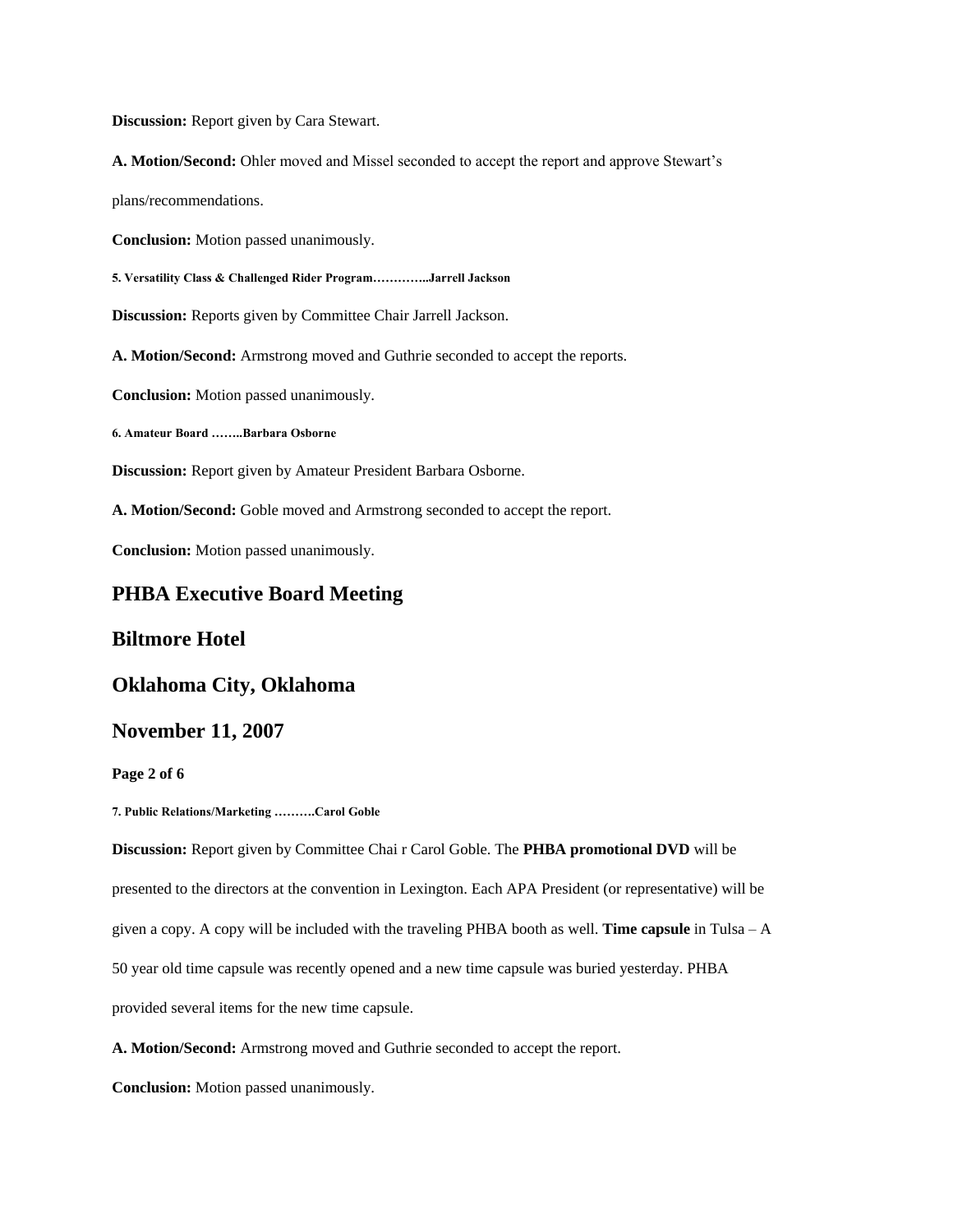**8. World Show Report……….Howard Rea**

**Discussion:** Report given by Committee Chair Howard Rea. Review provided by Rea on

adjustments/reorganization of WS rules for the 2008 handbook.

**A. Motion/Second:** Herrmann moved and Tidwell seconded to accept the report.

**Conclusion:** Motion passed unanimously.

**B. Motion/Second:** Herrmann moved and Tidwell seconded to accept housekeeping changes to the World Show rules.

**Conclusion:** Passed unanimously.

**C. Motion/Second:** Armstrong moved and Goble seconded to adopt the additions and deletions to the World Show rules.

**Conclusion:** Motion passed unanimously.

**9. PHBA Member Audiences**

**Discussion:** Several members requested to speak to the EB on the point scale and other issues.

**Kay Kennedy:** (Texas) – Spoke on behalf of TPEA. Over 100 TPEA members contacted (1200+ member

APA). Not one member contacted is in favor of the new point scale. She read opinions from some members.

**Gerald Kennedy:** (Texas) – Spoke in opposition to the new point scale. Economy works against the n ew point scale. High cost of fuel, etc. will limit member's interest/ability to travel to shows. Members won't haul long distances to go to other shows.

**Ann Jones:** (Georgia & Oklahoma) – In favor of new point scale. It will improve the value of our hors es. The new scale is a step in the right direction for PHBA. She thinks PHBA needs to go further with changes. She feels this will increase participation and interest in PHBA.

**Marleen Cowie:** (NY) – Spoke in opposition to the new point scale. She spoke on behalf of NY & PA interests on the task force. Point scale not root cause of the attendance problems at our shows.

Competition drives exhibitors, not points. Economic pressures are impacting horse showing (discretionary monies).

**Jeannie Young:** (Texas) – Spoke in opposition to the new point scale. Provided a booklet to board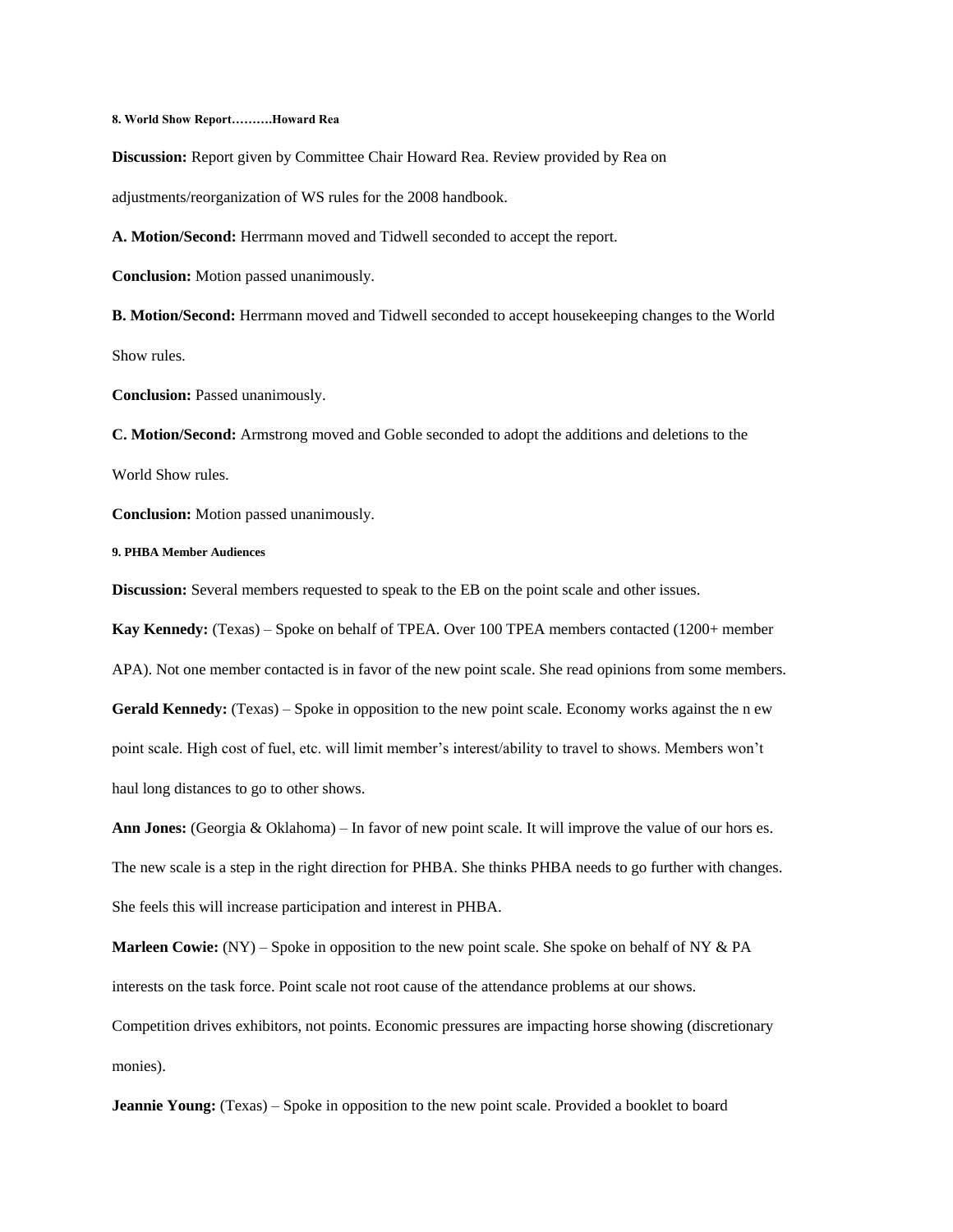members for review. She read highlights from booklet on several topics.

**Lulu Wilcox:** (Georgia) - Read a letter from a member in favor of the new point scale who left PHBA and now shows AQHA. She also spoke in favor of the new point scale change personally. She stated several statistics to support her opinion.

**Vicki Parker:** (Ohio) – Spoke in opposition to the new point scale. She does not see how a cut in points "at this time " will increase horses at the shows.

**Martha Hoff:** (NJ) – Spoke in opposition to the new point scale. She recommended a change in the number of points required to earn awards (i.e. ROMs, Superiors, PHBA Champion, etc.).

**Farryl Holub:** (Texas) – Acknowledges decision is not easy. Many members have expressed views both against and in favor of the new point scale.

## **PHBA Executive Board Meeting**

## **Biltmore Hotel**

## **Oklahoma City, Oklahoma**

#### **November 11, 2007**

**Page 3 of 6**

**10. Registration/Transfer/Breeders ………Marleen Cowie**

**Discussion:** Committee Chair Marleen Cowie reported on information about the Kentucky breeders incentive program. PHBA is not eligible because we are a color breed. Interpretation of a critical clause in the program guidelines is subject to possible change per Jeff Ohler. Ohler also indicated the program has to be managed through the state APA. It is not a national level program. Howard Rea worked on obtaining PHBA inclusion in the Kentucky program. He stated the program is run by the state racing authority and they have the authority to extend involvement status to equine organizations.

#### **11. Show Rules…………………………Lulu Wilcox**

**Discussion:** Report given by Committee Chair Lulu Wilcox. Several errors exist in the PHBA handbook and rules listed on the web site as taking affect January 1, 2008 that are incorrect. An effort is underway to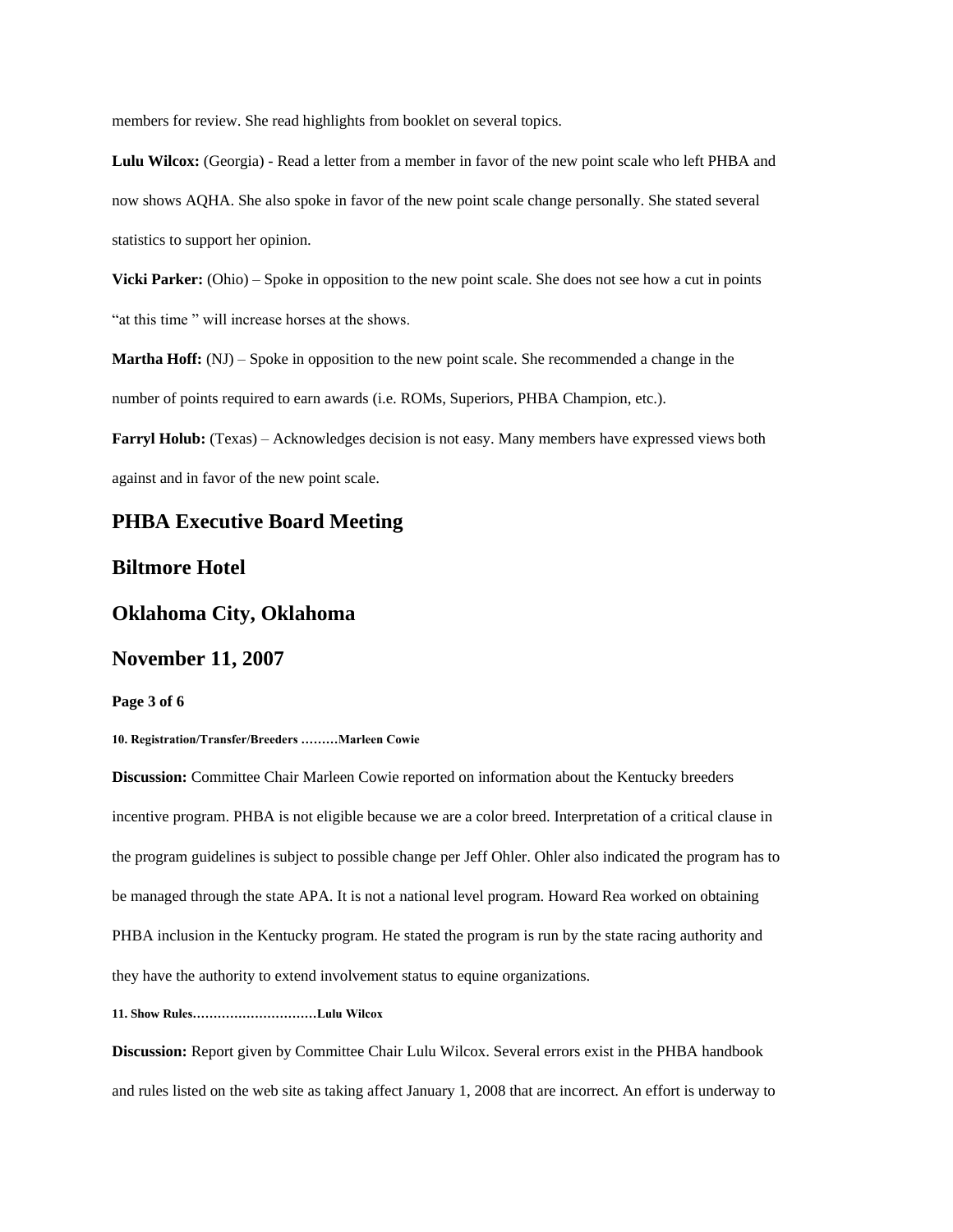identify and correct rules conflicts and other errors of a housekeeping nature (previously overlooked when new or amended rules have been entered in the handbook in recent years) before the 2008 printing of the handbook (will not involve changing/altering the meaning o f any rules except for previously adopted changes that are missing from the handbook).

**A. Motion/Second:** Ohler moved and Tidwell seconded to accept the report.

**Conclusion:** Motion passed unanimously.

**Break for lunch at 1:03 pm**

**Reconvened at 1:42 pm**

**12. Executive Session**

**A. Motion/Second:** Armstrong moved and Ohler seconded to move into Executive Session.

**Conclusion:** Motion passed unanimously.

**B. Motion/Second:** Ohler moved and Armstrong seconded to return to Open Session.

**Conclusion:** Motion passed unanimously.

**13. Minutes**

**Discussion:** Minutes from the August 25, 2007 meeting and the Teleconference meetings on September 12

& 19, 2007 were reviewed.

**A. Motion/Second:** Tidwell moved and Armstrong seconded to ratify the minutes of the August 25, 2007

meeting and the September 12 & 19, 2007 Teleconferences as presented.

**Conclusion:** Motion passed unanimously.

**14. Email Ballots**

1) WCHA Request

2) MPA Request (Dixie Nationals)

3) OPEA Request (Labor Day Show/Go for the Gold Futurity)

4) Point Scale Change Postponement of Implementation

5) Signatory Power Change

**A. Motion/Second:** Armstrong moved and Missel seconded to accept the email ballots as presented except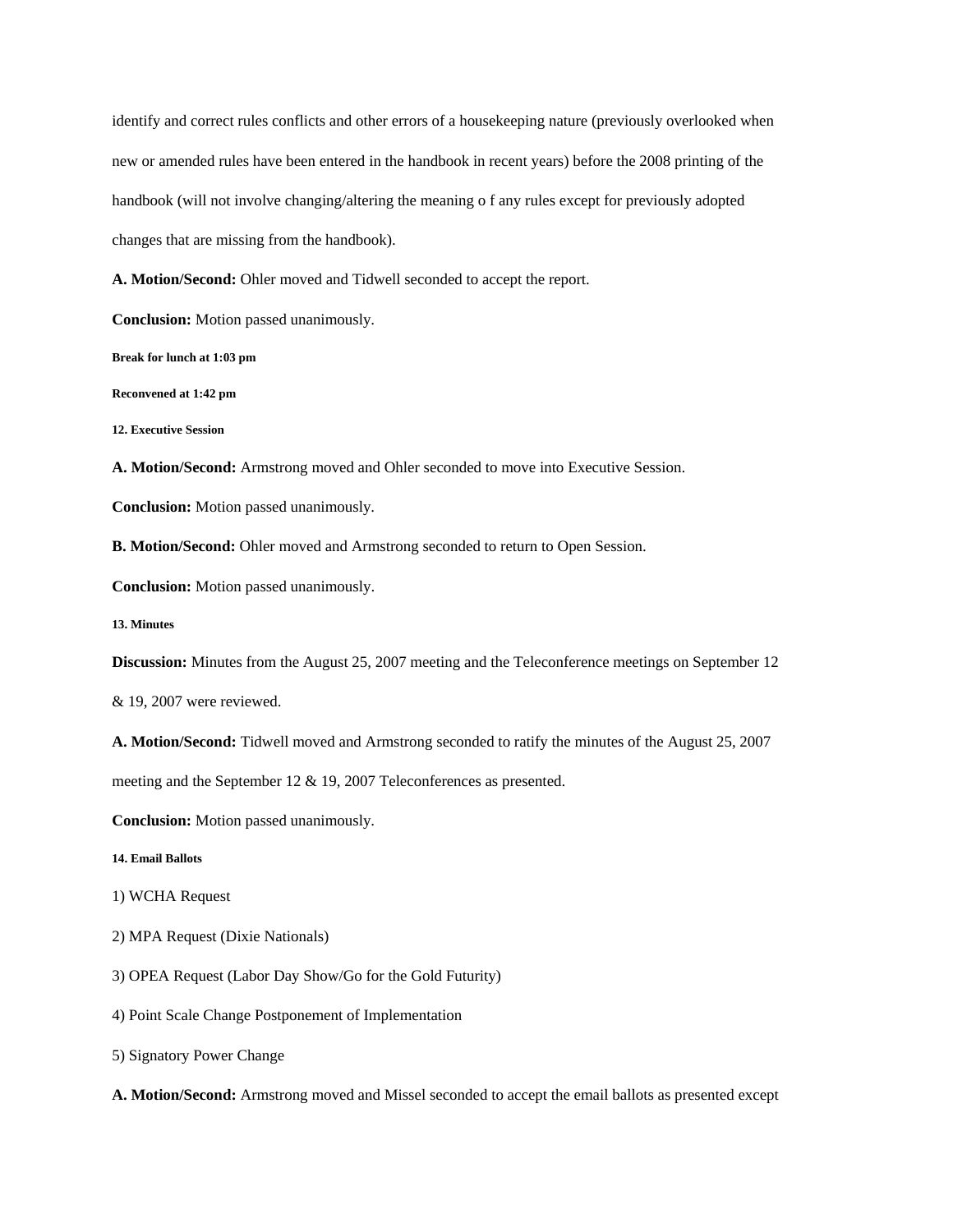for the signatory power change ballot.

**Conclusion:** Motion passed unanimously.

**B. Motion/Second:** Armstrong moved and Guthrie seconded to approve the signatory power change ballot.

**Conclusion:** Motion passed unanimously.

## **PHBA Executive Board Meeting**

#### **Biltmore Hotel**

#### **Oklahoma City, Oklahoma**

## **November 11, 2007**

**Page 4 of 6**

**15. Financial Statements/Treasurer's Report**

**Discussion:** Report given by Secretary/Treasurer Missel.

**A. Motion/Second:** Tidwell moved and Guthrie seconded to accept the treasurer's report.

**Conclusion:** Motion passed unanimously.

**16. Audit Report**

**Discussion:** Report given by Secretary/Treasurer Missel.

**A. Motion/Second:** Armstrong moved and Ohler seconded to accept the audit re port.

**Conclusion:** Motion passed unanimously.

**17. 2008 Budget**

**Discussion:** Missel indicated more time is needed to provide a 2008 budget with reliable figures.

**A. Motion/Second:** Ohler moved and Tidwell seconded to postpone the budget report until the next

conference call.

**Conclusion:** Motion passed unanimously.

**18. Computer/World Show Software Report………Jeff Ohler**

**Discussion:** Report given by Jeff Ohler. Testing with the 2007 WCHS data is underway with positive

results. Should be testing tie breakers soon. Software will be shown at the 2008 convention and used at the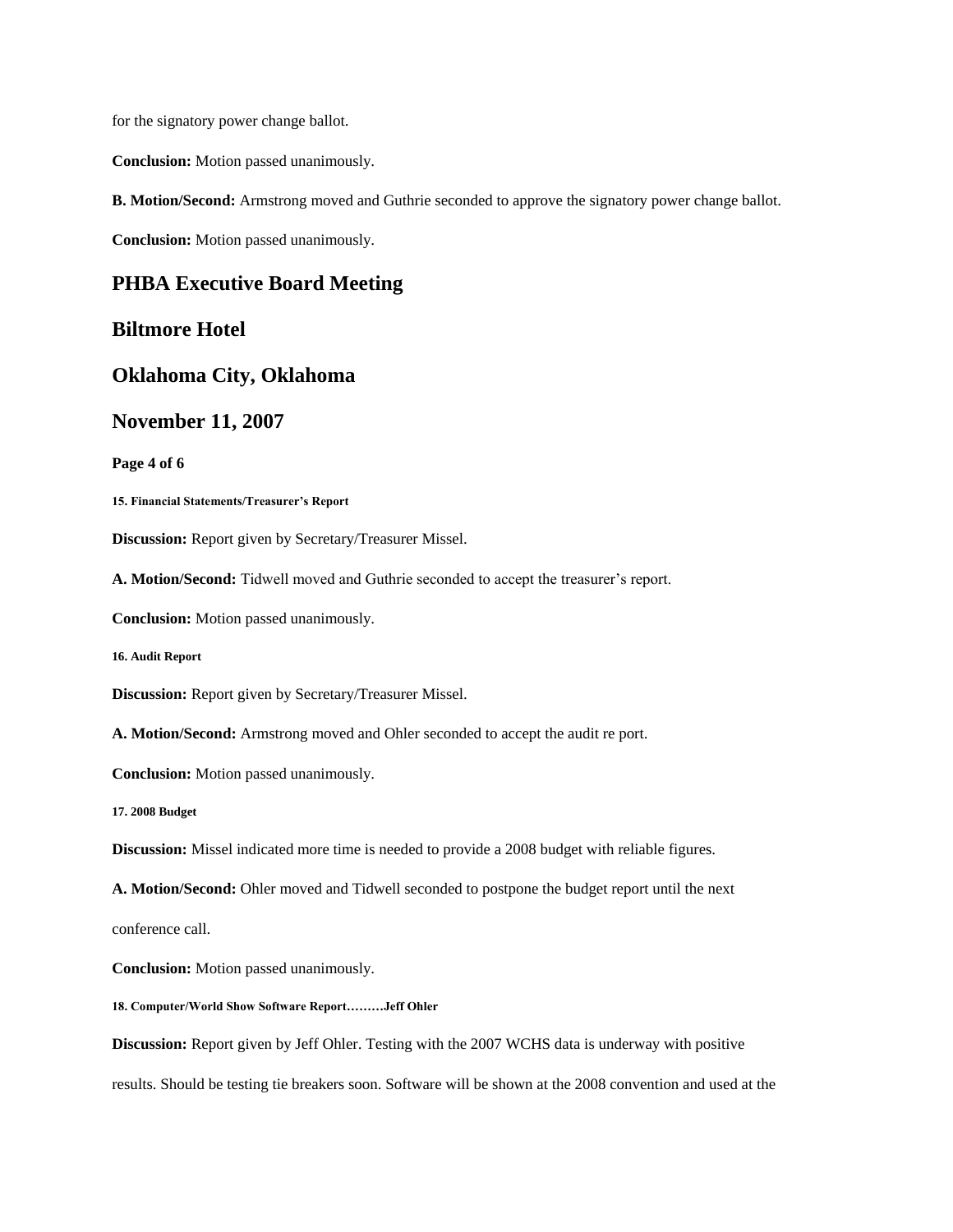#### 2008 WCHS.

**A. Motion/Second:** Missel moved and Guthrie seconded to accept the report.

**Conclusion:** Motion passed unanimously.

**19. Professional Horsemen's Program…….Doug May**

**Discussion:** Report given by Terry Wiens on behalf of Chairperson Doug May. Program documents are in process of legal review.

**A. Motion/Second:** Tidwell moved and Armstrong seconded to accept the report.

**Conclusion:** Motion passed unanimously.

**21. Your Travel Presentation……………..Dutch Guthrie**

**Discussion:** Presentation given by Dutch Guthrie on behalf of Your Travel representatives. This will serve

as a fundraiser for PHBA. Guthrie suggests waiting until new GM is on board to let them pick up on this.

Program is worth looking at (convention and WS for example).

**A. Motion/Second:** Armstrong moved and Missel seconded to accept the report.

**Conclusion:** Motion passed unanimously.

**22. Trainers Crisis Fund……………….Terry Furnish**

**Discussion:** Report submitted by Committee Chair Terry Furnis h. Board members reviewed the report.

**A. Motion/Second:** Armstrong moved and Tidwell seconded to accept the report.

**Conclusion:** Motion passed unanimously.

#### **PHBA Executive Board Meeting**

## **Biltmore Hotel**

**Oklahoma City, Oklahoma**

#### **November 11, 2007**

**Page 5 of 6**

**23. WCHA Report……………………Bev Armstrong**

**Discussion:** Report given by Bev Armstrong. She attended the WCHA kickoff reception at the Quarter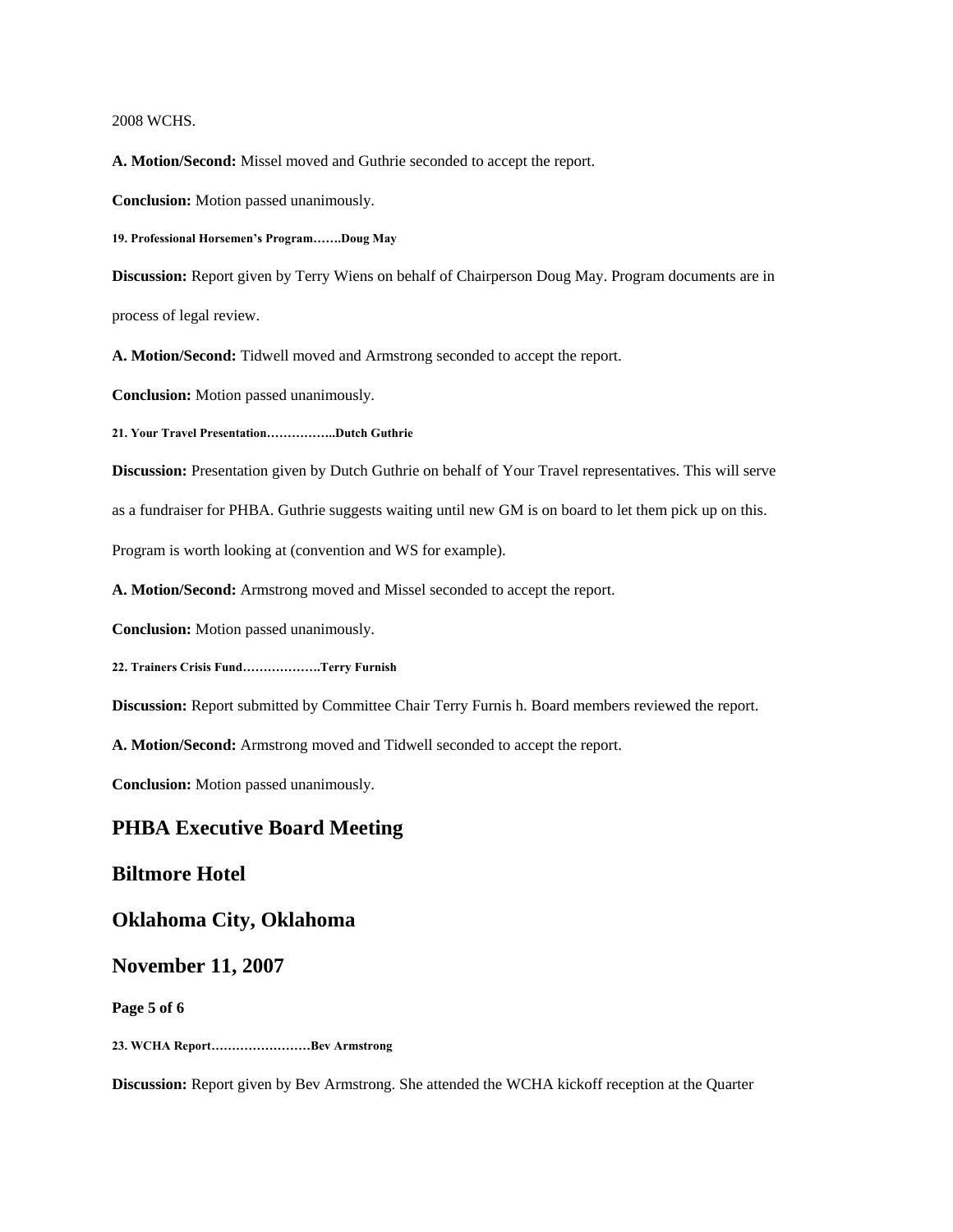Horse Congress. WCHA representatives presented their ideal of a conformation horse (not a bulky looking horse). They are starting an incentive fund (Breeders Classic). Armstrong expects PHBA to look at including WCHA supported classes in future World Shows (Similar to NSBA classes).

**A. Motion/Second:** Tidwell moved and Goble seconded to accept the report.

**Conclusion:** Motion passed unanimously.

**24. Office Internet/Phone Service……………..Jeff Ohler**

**Discussion:** The PHBA office staff secured a quote to merge the phone and internet to one service. There will be a significant savings over separate expenses we have incurred to date. Averaging about 900.00/month currently. Quote is for 353.00/month for combined service, with an estimate monthly savings average in the range of 550.00.

**A. Motion/Second:** Armstrong moved and Missel seconded to authorize staff to obtain the combined service.

**Conclusion:** Motion passed unanimously.

**25. Houston Livestock Show Request**

**Discussion:** The planned dates for the 2008 PHBA portion are the weekend of the 2008 PHBA convention.

**A. Motion/Second:** Ohler moved and Goble seconded to request show management move the show dates.

If the date cannot be moved, then the show is approved as submitted.

**Conclusion:** Motion passed (Herrmann and Guthrie in opposition).

**B. Motion/Second:** Ohler moved and Tidwell seconded to reconsider the previous action.

**Conclusion:** Motion passed (Armstrong in opposition).

**C. Motion/Second:** Herrmann moved and Missel seconded to request show management change the show

dates (Herrmann to call show management and explore options).

**Conclusion:** Motion passed unanimously.

**26. FPEA Request**

**A. Motion/Second:** Goble moved and Herrmann seconded to reject the request.

**Conclusion:** Motion passed unanimously.